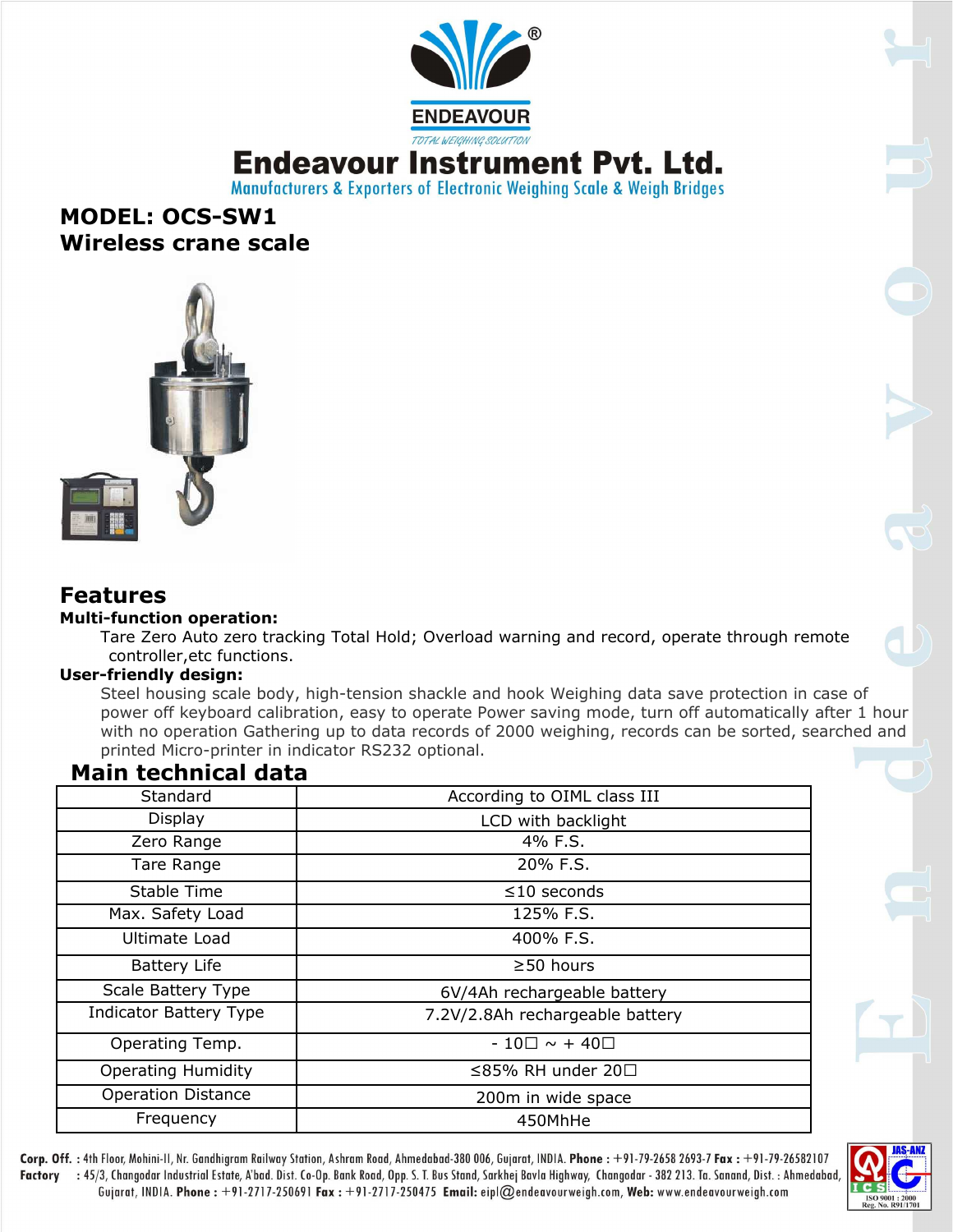

**Endeavour Instrument Pvt. Ltd.**<br>Manufacturers & Exporters of Electronic Weighing Scale & Weigh Bridges

| <b>MODEL</b>      | Max.<br>capacity<br>(kg) | Min. weigh<br>(kg) | <b>Division</b><br>(kg) | <b>Total display</b><br>counts (n) |
|-------------------|--------------------------|--------------------|-------------------------|------------------------------------|
| OCS-SW1-1         | 1000                     | 10                 | 0.5                     | 2000                               |
| OCS-SW1-2         | 2000                     | 20                 | 1                       | 2000                               |
| OCS-SW1-3         | 3000                     | 20                 | 1                       | 3000                               |
| OCS-SW1-5         | 5000                     | 40                 | $\overline{2}$          | 2500                               |
| <b>OCS-SW1-10</b> | 10000                    | 100                | 5                       | 2000                               |
| <b>OCS-SW1-15</b> | 15000                    | 100                | 5                       | 3000                               |
| <b>OCS-SW1-20</b> | 20000                    | 200                | 10                      | 2000                               |
| <b>OCS-SW1-30</b> | 30000                    | 200                | 10                      | 3000                               |
| <b>OCS-SW1-50</b> | 50000                    | 400                | 20                      | 2500                               |

## **Appearance illustration**



Corp. O **Factory** 

arat, INDIA. Phone: +91-79-2658 2693-7 Fax: +91-79-26582107 : 45/3, Changodar Industrial Estate, A'bad. Dist. Co-Op. Bank Road, Opp. S. T. Bus Stand, Sarkhej Bavla Highway, Changodar - 382 213. Ta. Sanand, Dist. : Ahmedabad,<br>Gujarat, INDIA. Phone : +91-2717-250691 Fax : +91-2717-25